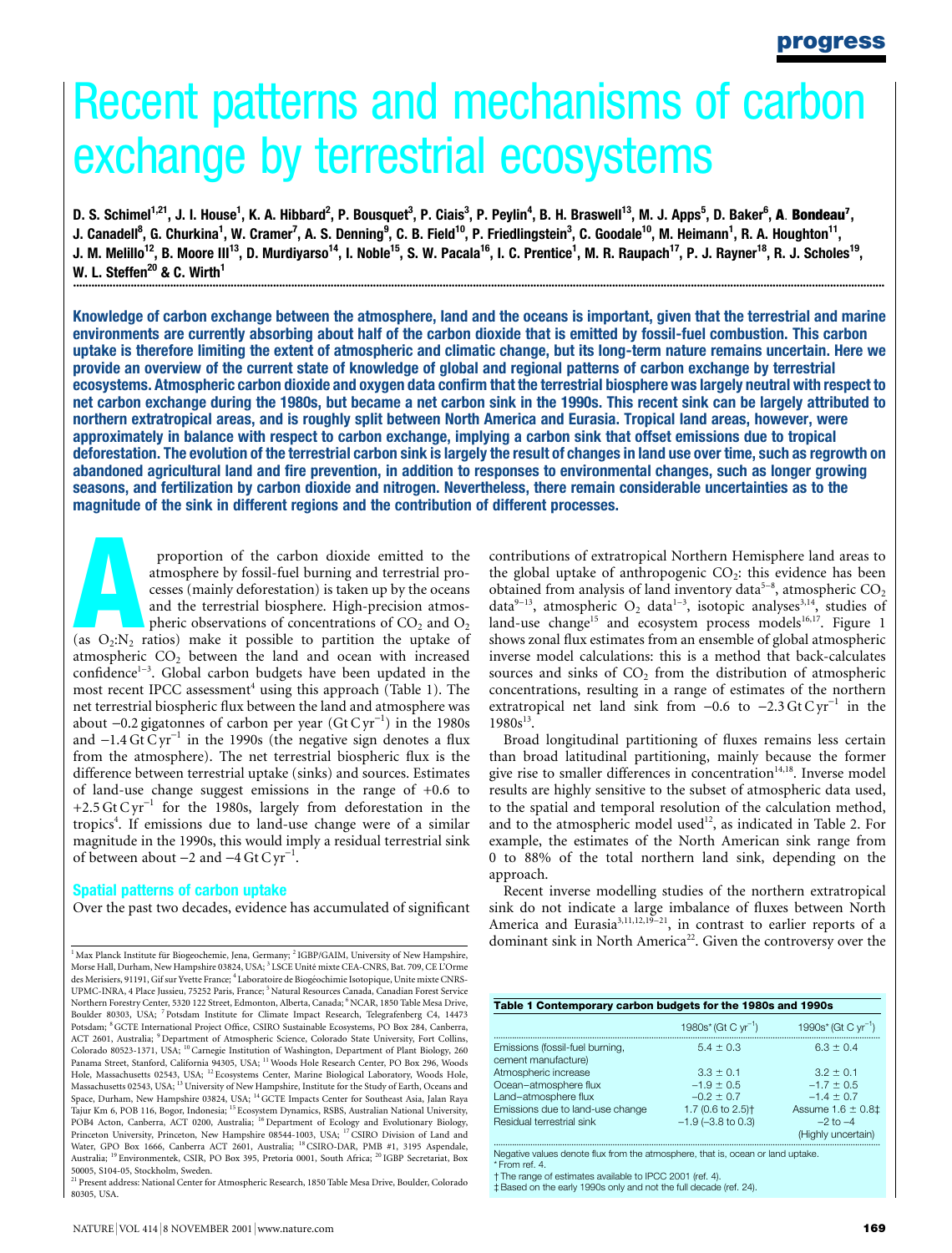progress



Figure 1 Zonal distribution of terrestrial and oceanic carbon fluxes. These data were deduced from eight inverse models using different techniques and sets of atmospheric observations after accounting for fossil-fuel emissions (not shown)<sup>13</sup>. Results are shown for the 1980s (plain bars) and for 1990-96 (hatched bars). The bars indicate

the full range of results from the models. Positive numbers are fluxes to the atmosphere. Note that data and time-intervals are not precisely consistent with those used in other analyses presented in this Progress Article, and so the global totals may differ from those mentioned elsewhere.

east-west partitioning of sinks, we need to consider if there is a biophysical or climatic reason to expect North America and Eurasia to differ greatly in ecosystem carbon uptake. Although the mean of the results in Table 2 suggests that Eurasia is a sink about twice the size of North America, on a per unit land area basis, the mean estimated uptake rates on North America and Eurasia are broadly similar at  $-32$  and  $-39$  g C m<sup>-2</sup> yr<sup>-1</sup> respectively in the early 1990s (note that global uptake was high in this period relative to the rest of the decade, Fig. 2). On a vegetated area basis $23$ —that is, after excluding 'bare' areas such as deserts and ice—estimated uptake is still similar for both continents. Major climate differences between the two regions can be normalized by weighting the areas by growing season length, thereby providing an integrative index of ecosystem activity (Table 2): this again gives similar rates of uptake (per growing season day times area) on each continent. Therefore uptake rates based on mean estimates from the inversions in Table 2 are not inconsistent with expectations based on total area or bioclimatically weighted area on the two continents. New inverse

modelling intercomparisons<sup>21</sup> and ground-based studies<sup>8</sup> are consistent with the breakdown presented here. Given the extreme uncertainty in partitioning of fluxes (Table 2), the partitioning cannot yet be regarded as definitive.

In the tropics, atmospheric inverse model calculations do not detect the large  $CO<sub>2</sub>$  source that would be expected from deforestation alone, but show variable results clustering around zero. This seems to imply the existence of a sink that balances the deforestation source $12,13$ , although results are poorly constrained by the sparse measurements in the tropics. If the deforestation source is +1.6 Gt C yr<sup>-1</sup> for the first half of the 1990s<sup>24</sup>, then a net sink of  $-0.4$  Gt C yr<sup>-1</sup> (Table 2) implies an uptake of  $-2.0$  Gt C yr<sup>-1</sup> by tropical ecosystems. Local studies show carbon uptake in a range of mature tropical forest types<sup>25,26</sup>, but it is not possible to extrapolate these to the entire tropical region due to high heterogeneity of tropical ecosystems. Because of sparse atmospheric and ecological sampling, and complex meteorology, estimates of tropical fluxes have high uncertainty.

| Table 2 Estimated distribution of net land-atmosphere carbon fluxes between North America and Eurasia |                                                          |                                                   |                                               |                                                                   |                                               |                                                                             |                                                                                             |                                                                             |                                 |                                          |  |
|-------------------------------------------------------------------------------------------------------|----------------------------------------------------------|---------------------------------------------------|-----------------------------------------------|-------------------------------------------------------------------|-----------------------------------------------|-----------------------------------------------------------------------------|---------------------------------------------------------------------------------------------|-----------------------------------------------------------------------------|---------------------------------|------------------------------------------|--|
|                                                                                                       | Net land-<br>atmosphere<br>flux. NBPI<br>$(Gt Cyr^{-1})$ | Percentage of<br>Northern<br>Hemisphere<br>uptake | Total<br>land area*<br>$(10^{12} \text{m}^2)$ | Net flux<br>per unit area<br>$(a \text{ cm}^{-2} \text{ v}^{-1})$ | Vegetated<br>area†<br>$(10^{12} \text{ m}^2)$ | Net flux per unit<br>vegetated area<br>$(a \text{ C m}^{-2} \text{V}^{-1})$ | Growing-season-<br>weighted (GSW)<br>area <sup>+</sup><br>$(10^{15} \text{ m}^2 \text{ d})$ | Net flux per unit<br><b>GSW</b> area<br>$(q \text{C m}^{-2} \text{d}^{-1})$ | Modeled NPPS<br>$(Gt Cyr^{-1})$ | Net flux<br>$(\sim$ NBP)<br>per unit NPP |  |
| North America                                                                                         | $-0.8$<br>$(-2.1 \text{ to } +0.1)$                      | 0 to 88%                                          | 25                                            | $-32$                                                             | 20                                            | $-40$                                                                       | 3.1                                                                                         | $-0.26$                                                                     | 5 to 9                          | $9$ to 16%                               |  |
| Eurasia                                                                                               | $-1.7$<br>$(-2.5 \text{ to } -0.2)$                      | 13 to 100%                                        | 42                                            | $-39$                                                             | 36                                            | $-46$                                                                       | 5.2                                                                                         | $-0.33$                                                                     | 8 to 15                         | 11 to 21%                                |  |
| Northern extratropical<br>total                                                                       | $-2.4$<br>$(-4.3 \text{ to } -1.5)$                      | <b>NA</b>                                         | 67                                            | $-36$                                                             | 56                                            | $-44$                                                                       | 8.2                                                                                         | $-0.30$                                                                     | 13 to 23                        | 11 to 18%                                |  |
| Tropical and southern<br>temperate total                                                              | $-0.4$<br>$(-1.2$ to $+0.8)$                             | <b>NA</b>                                         | 70                                            | $-5$ ¶                                                            | 47                                            | $-8$                                                                        | 15.6                                                                                        | $-0.03$                                                                     | 28 to 45                        | $~1\%$ ¶                                 |  |
| Global total                                                                                          | $-2.8$<br>$(-4.3 \text{ to } -1.7)$                      | <b>NA</b>                                         | 137                                           | $-20$                                                             | 104                                           | $-27$                                                                       | 23.8                                                                                        | $-0.12$                                                                     | 42 to 68                        | 4 to 6%                                  |  |

............................................................................................................................................................................................................................................................................................................................................................... A negative sign denotes a ¯ux from the atmosphere into ecosystems. Data here are for 1990±94 from an ensemble of inverse experiments12. The net land±atmosphere ¯ux is the balance of terrestrial biospheric sources and sinks. Inverse modelling techniques attempt to resolve sources and sinks of carbon by back-calculating from measurements of atmospheric CO<sub>2</sub>. In this experiment<sup>12</sup>, three atmospheric transport models were used, with three levels of spatial resolution (7,12 and 17 land and ocean regions) and three temporal averaging approaches (annual average data with annual fluxes monthly data with annual fluxes, and monthly data with monthly fluxes). Values shown are mean annual fluxes and the full range of model results in parentheses. The ranges indicate the high sensitivity of<br>the analyses to th are high compared with the decadal average in Table 1, but the relative distribution between the northern continents should be roughly independent of time period. Additionally, fluxes calculated in this analysis have not been adjusted to account for river transport which will show up as a larger land sink. The tropics are shown here for comparison, but results are more uncertain due to the sparsity of the atmospheric measurement network. NA, not applicable.

 $^*$  The land area relates to the regions covered in the inverse modelling analyses<sup>12</sup> and excludes Greenland.

The vegetated area is estimated from a satellite-based land cover classification<sup>23</sup> in coincidence with the inverse model regions, and excluding land classified as 'bare' (that is, deserts and ice). the system average growing season length — calculated from the satellite normalized difference vegetation index (NDVI) from the NOAA AVHR instrument—is the period (days) when the NDVI is above the NDVI is above the NDVI i a threshold value (0.3). While the NDVI signal comes from the plant canopy, the factors that control plant growing season length also affect soil processes. The growing season length was computed for

each cell in the NDVI data set, multiplied by cell area and the products summed to produce a growing season weighted area.<br>§ The modelled NPP values are estimates of long-term average NPP and are the highest and lowest est  $\|$ As inverse atmospheric methods detect the net effect on the atmosphere of all sources, sinks and removals they can be considered to approximate net biome productivity (NBP) over land (NBP is NPP minus losses due to death and decomposition, fire, and removals/lateral transfers).

The tropical flux is influenced by the large deforestation emissions, leading to a lower net flux per unit land area and NBP to NPP ratio than in northern extratropical regions.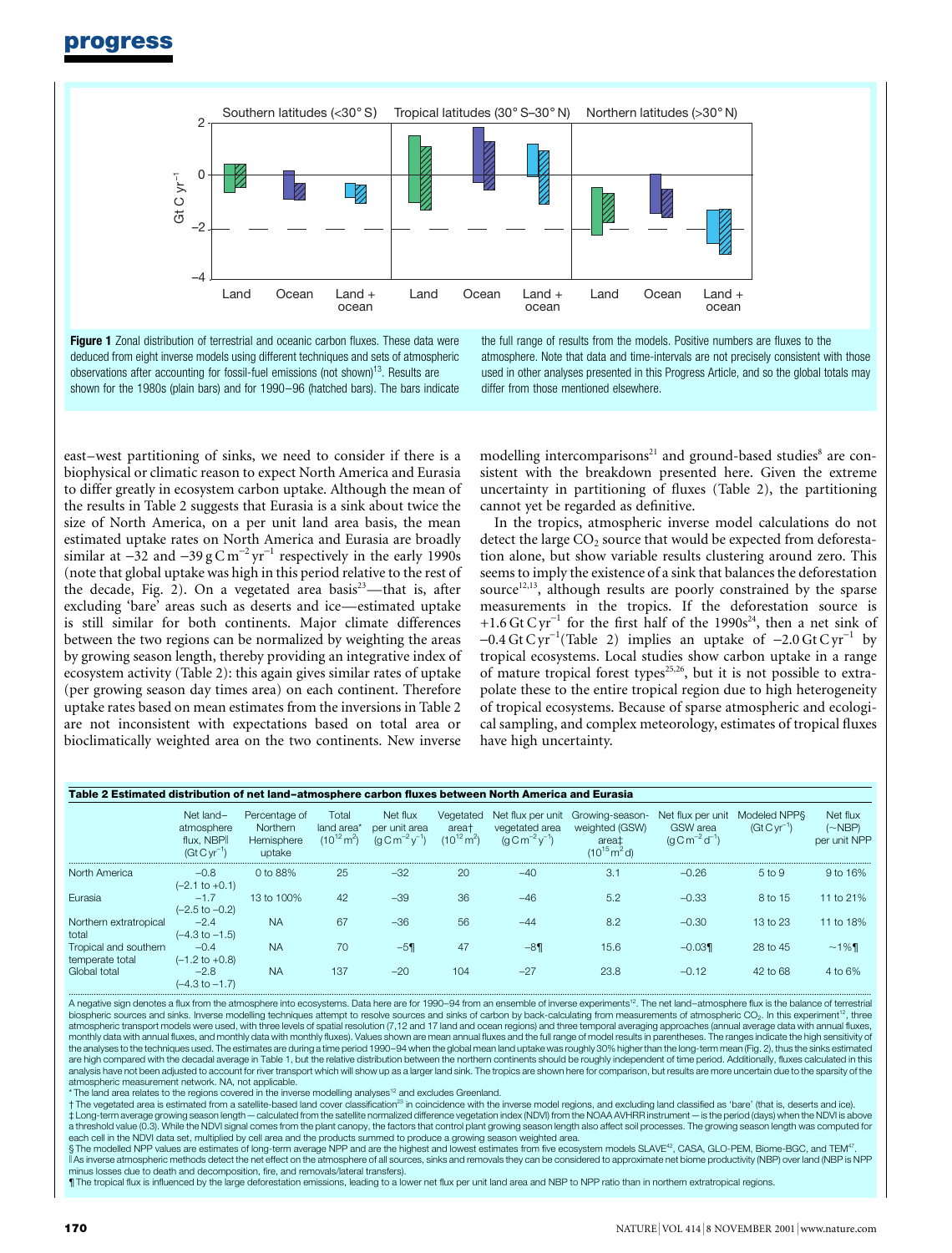

Figure 2 An illustrative plot of the interannual variability of global terrestrial carbon exchange, as deduced using inverse modelling<sup>10</sup>. The anomalies plotted on the  $y$  axis are deviations from the long-term mean flux. The black line is the average of eight sensitivity inversions using the same model, and shaded areas represent the range of values from the inversions. Positive numbers are fluxes to the atmosphere. Although this analysis is from a single model, other analyses produce a similar pattern, although with variation in the details of the magnitude and phasing of the fluxes<sup>29</sup>. Most current analyses suggest that the land biosphere plays a larger role than the oceans in the global interannual variability of atmospheric  $CO<sub>2</sub>$  (refs 3, 10, 29).

## Interannual variability

The year-to-year variability of the average annual growth in atmospheric  $CO_2$  concentrations is high<sup>27,28</sup>. Top-down atmospheric calculations, eddy covariance flux observations, long-term ecosystem carbon budgeting studies and modelling all indicate large year-to-year variability in terrestrial metabolism<sup>10,17,29-36</sup> (Fig. 2). Long-term processes, such as increasing  $CO<sub>2</sub>$  concentration and land-use changes, are the main drivers of the mean fluxes, but probably have a small effect on year-to-year variations<sup>37</sup>. These terrestrial flux variations are probably caused by the effect of climate on carbon pools with short lifetimes (foliage, plant litter, soil microbes) through variations in photosynthesis, respiration, nutrient cycling and fire.

The net terrestrial sink appears to have increased on average from the 1980s to the 1990s (Table 1). The contribution of different processes remains difficult to quantify, but the unusually large sink in the early 1990s is thought to be largely a consequence of climate variability rather than a response to a systematic trend. Globally, there appears to be a net release of carbon to the atmosphere during warm and dry years, and a net uptake during cooler years<sup>30,38</sup>. Recently, evidence for links between the El Niño/Southern Oscillation cycle and atmospheric  $CO<sub>2</sub>$  have become stronger<sup>29,30,39</sup>.

## Controls over terrestrial carbon exchange

The similarity of fluxes of carbon in North America and Eurasia per unit land area or bioclimatic index does not suggest an asymmetry between uptake processes on the two continents, in contrast to factors that may indicate spatial variability of processes. For example, nitrogen deposition is 2 to 4 times higher in Europe compared to the United States<sup>40</sup>, and land management practices and history differ. In the United States, studies indicate that much (possibly most) of the sink is due to changing land use (including abandonment of surplus agricultural land) and more subtle management effects, such as reduced fire frequency leading to woody encroachment<sup>15-17,41,42</sup>. European studies show large effects of both land use/management changes and increased tree growth possibly due to  $CO_2$  fertilization and N deposition<sup>6,17,43-45</sup>. Chinese inventory studies also show a significant carbon sink resulting from afforestation and reforestation programs<sup>46</sup>.

## progress

Combining the atmospherically derived fluxes presented in Table 2 (approximately equivalent to net biome productivity, NBP) with model-derived long-term averages of net primary productivity (NPP) $43,47$  suggests that 10–20% of carbon annually fixed by plants in the northern extratropics in the early 1990s remained in the biosphere (Table 2). This can be compared to inventory-based estimates of NPP to NBP ratios over large regions: for example, Nilsson *et al*<sup>48</sup> estimated this ratio in Russia to be 5% in forests, 10% in wetlands and 16% in grass/shrublands, while Schulze et al.<sup>49</sup> estimate it as nearly 25% in managed European forests. All of these estimates suggest carbon accumulation in ecosystems recovering from disturbance or undergoing intensive management and, as such, are high compared with chronosequence studies that suggest much lower long-term values in natural landscapes $50$ .

In some regions, long-term climate changes—such as enhanced growing season in high northern latitudes and increased drought in the tropics—may be causing trends in terrestrial ecosystem processes<sup>17,51,52</sup>. Much of Siberia has been warming at  $\sim 0.5 \degree C$  per decade during 1960-2000, and increased water stress has been documented in Alaska<sup>53,54</sup>. Recent increases in wildfire and insects appear to have converted Siberian and North American boreal forests into carbon sources<sup>48,54,55</sup>, although the northern extratropical regions as a whole are a sink. The magnitude and contribution of different processes to tropical sinks remain largely unknown, although modelling studies suggest that there may be a significant component due to increasing atmospheric  $CO<sub>2</sub>$ concentrations<sup>17</sup>.

Sinks of today's magnitude cannot be counted on to operate steadily into the future, as all of the key processes are likely to diminish. Uptake due to land-use change such as forest growth on agricultural land will eventually decline as the forests reach maturity. Fertilization by both  $CO<sub>2</sub>$  and N is expected to saturate at high levels, and as other resources become limiting<sup>56</sup>. The effects of climate change on ecosystems is expected to reduce sinks at a global scale<sup>17,52</sup>. The net terrestrial sink may thus disappear altogether in the future, although model projections of these dynamics differ greatly4,47,52.

## Central issues for future research

The response of ecosystems to regionally heterogeneous stimuli such as historical land use, nitrogen deposition rate, or rainfall and temperature anomalies and their effects on carbon fluxes are not predictable from global averages. Documenting these fluxes and elucidating the processes controlling them will require both regional observing systems and improved historical data on management and natural disturbances (fire, insects, and so on). Spatially extensive observations that are temporally repeatable—either inventories or a combination of inventory and eddy covariance data—are required. Uncertainty in regional and global fluxes could be reduced by improving the distribution of atmospheric  $CO<sub>2</sub>$  measurements over the continents and tropics: this could be done by enhancing the existing atmospheric flask sampling networks<sup>28</sup> and by using aircraft or tall towers for sampling. In addition, increased precision in measuring  $CO<sub>2</sub>$  concentrations from satellites, when it becomes feasible, could provide globally comprehensive observations. NATURE TRANSPORT (SEE THE CONFERENCE INTERFERENCE INTERFERENCE INTERFERENCE INTERFERENCE INTERFERENCE INTERFERENCE INTERFERENCE INTERFERENCE INTERFERENCE INTERFERENCE INTERFERENCE INTERFERENCE INTERFERENCE INTERFERENCE I

Emissions from land-use changes account for a large (approximately 20%) but uncertain fraction of anthropogenic  $CO<sub>2</sub>$ emissions<sup>4</sup>. The lack of a clear atmospheric signal of tropical deforestation, and the implied large tropical sink, causes a major uncertainty in our ability to balance the terrestrial carbon cycle. The current lack of adequate data on land-use change and ecosystem processes for the tropics makes it impossible to evaluate groundbased versus atmospheric estimates as is done for the northern extratropics.

Atmospheric inverse calculations simultaneously derive ocean and land fluxes, and so uncertainty in terrestrial and marine fluxes are not independent. Understanding and stabilization of the Earth